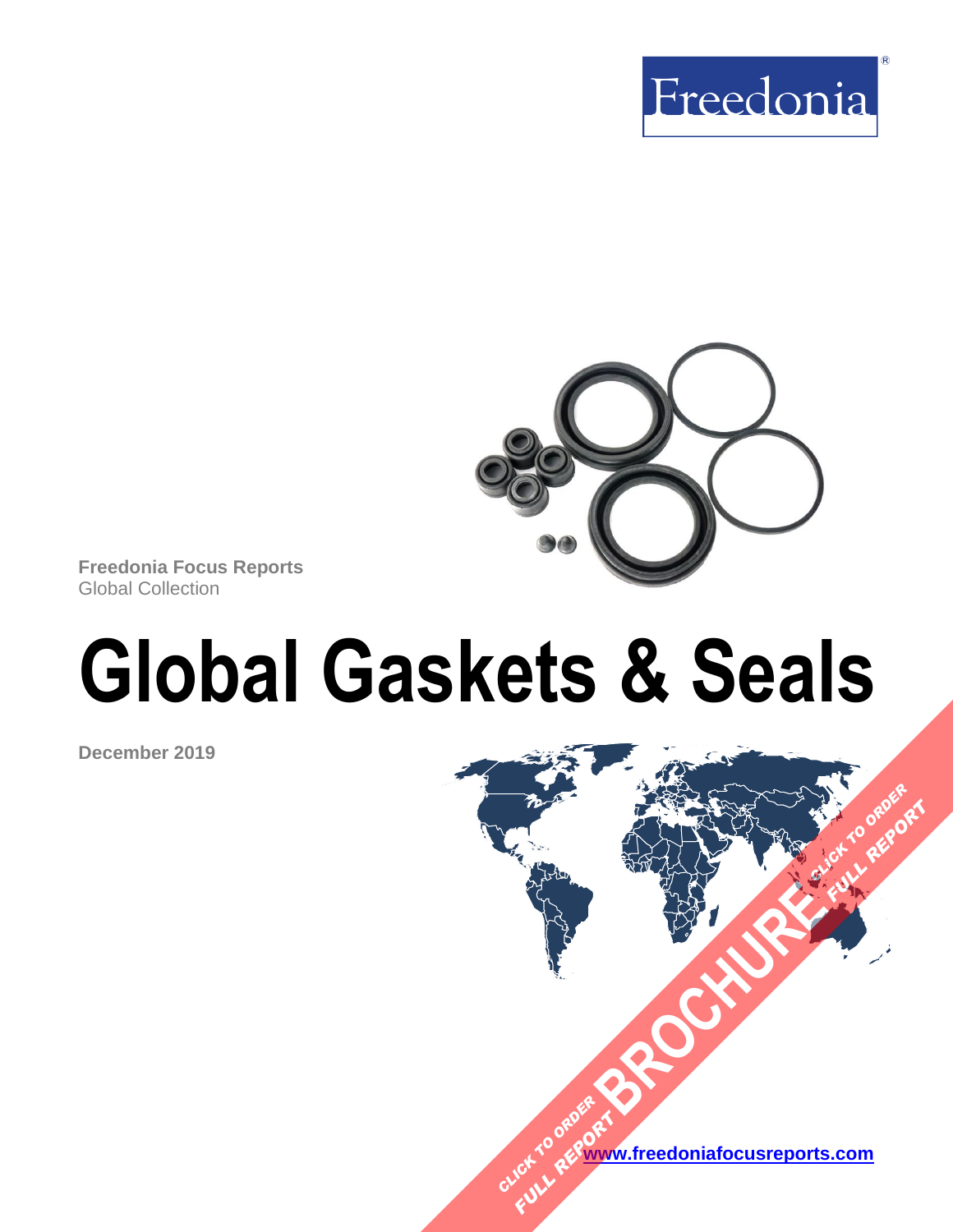# **Table of Contents**

| 1. Highlights                        | 3  |
|--------------------------------------|----|
| 2. Global Overview & Forecasts       | 5  |
| Demand by Product                    | 5  |
| Gaskets                              | 6  |
| Seals & Packings                     | 6  |
| Demand by Market                     | 8  |
| <b>Motor Vehicles</b>                | 9  |
| Machinery                            | 9  |
| Electrical & Electronic Equipment    | 10 |
| <b>Other Markets</b>                 | 11 |
| 3. Regional Segmentation & Forecasts | 13 |
| <b>Regional Demand Overview</b>      | 13 |
| North America                        | 15 |
| Western Europe                       | 17 |
| Asia/Pacific                         | 19 |
| <b>Other Regions</b>                 | 21 |
| <b>Central &amp; South America</b>   | 22 |
| Eastern Europe                       | 22 |
| Africa/Mideast                       | 23 |
| 4. Industry Structure                | 24 |
| <b>Industry Characteristics</b>      | 24 |
| <b>Market Share</b>                  | 26 |
| Freudenberg                          | 26 |
| <b>SKF</b>                           | 27 |
| Tenneco                              | 27 |
| 5. About This Report                 | 28 |
| Scope                                | 28 |
| Sources                              | 28 |
| <b>Industry Codes</b>                | 29 |
| Freedonia Methodology                | 29 |
| Resources                            | 31 |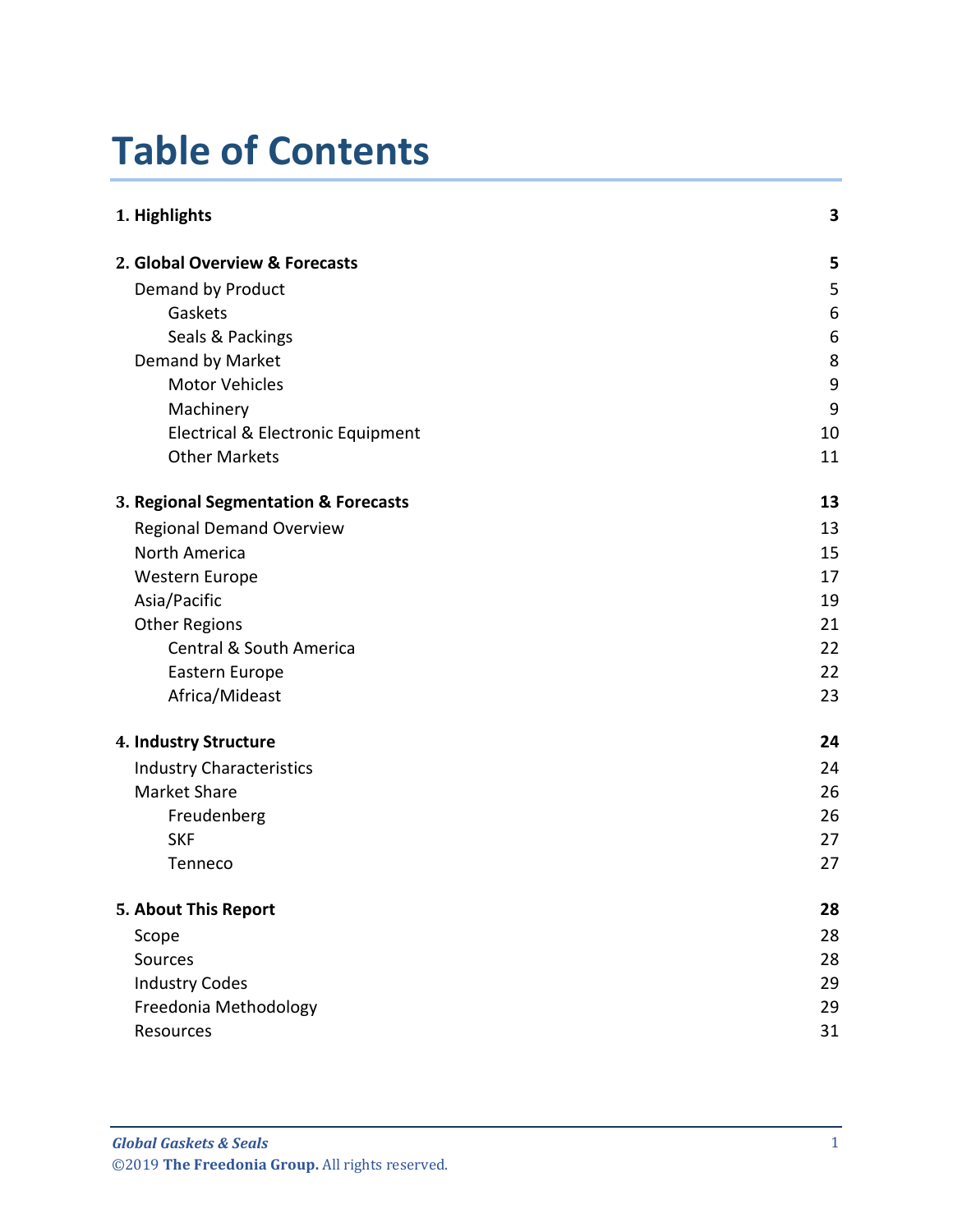# **List of Tables & Figures**

| Figure 1   Global Gasket & Seal Market Outlook, 2018 - 2023                                | 4  |
|--------------------------------------------------------------------------------------------|----|
| Figure 2   Global Gasket & Seal Demand by Product, 2008 - 2023 (US\$ bil)                  | 5  |
| Table 1   Global Gasket & Seal Demand by Product, 2008 - 2023 (US\$ mil)                   | 5  |
| Figure 3   Global Gasket & Seal Demand by Product, 2008 - 2023 (%)                         | 7  |
| Figure 4   Global Gasket & Seal Demand by Market, 2008 - 2023 (US\$ bil)                   | 8  |
| Table 2   Global Gasket & Seal Demand by Market, 2008 - 2023 (US\$ mil)                    | 8  |
| Figure 5   Global Gasket & Seal Demand by Market, 2008 - 2023 (%)                          | 12 |
| Figure 6   Global Gasket & Seal Demand by Region, 2008 - 2023 (US\$ bil)                   | 13 |
| Table 3   Global Gasket & Seal Demand by Region, 2008 - 2023 (US\$ mil)                    | 13 |
| Figure 7   Global Gasket & Seal Demand by Region, 2008 - 2023 (%)                          | 14 |
| Figure 8   North America: Gasket & Seal Demand by Product, 2008 - 2023 (US\$ bil)          | 15 |
| Figure 9   North America: Gasket & Seal Demand by Market, 2008 - 2023 (US\$ bil)           | 15 |
| Table 4   North America: Gasket & Seal Demand by Product & Market, 2008 - 2023 (US\$ mil)  | 16 |
| Figure 10   Western Europe: Gasket & Seal Demand by Product, 2008 - 2023 (US\$ bil)        | 17 |
| Figure 11   Western Europe: Gasket & Seal Demand by Market, 2008 - 2023 (US\$ bil)         | 17 |
| Table 5   Western Europe: Gasket & Seal Demand by Product & Market, 2008 - 2023 (US\$ mil) | 18 |
| Figure 12   Asia/Pacific: Gasket & Seal Demand by Product, 2008 - 2023 (US\$ bil)          | 19 |
| Figure 13   Asia/Pacific: Gasket & Seal Demand by Market, 2008 - 2023 (US\$ bil)           | 19 |
| Table 6   Asia/Pacific: Gasket & Seal Demand by Product & Market, 2008 - 2023 (US\$ mil)   | 20 |
| Figure 14   Other Regions: Gasket & Seal Demand by Region, 2008 - 2023 (US\$ bil)          | 21 |
| Figure 15   Other Regions: Gasket & Seal Demand by Product, 2008 - 2023 (US\$ bil)         | 21 |
| Table 7   Other Regions: Gasket & Seal Demand by Region & Product, 2008 - 2023 (US\$ mil)  | 23 |
| Figure 16   Global Gasket & Seal Market Share by Company, 2018 (%)                         | 26 |
| Table 8   NAICS & SIC Codes Related to Gaskets & Seals                                     | 29 |
| Table 9   HS Codes Related to Gaskets & Seals                                              | 29 |
|                                                                                            |    |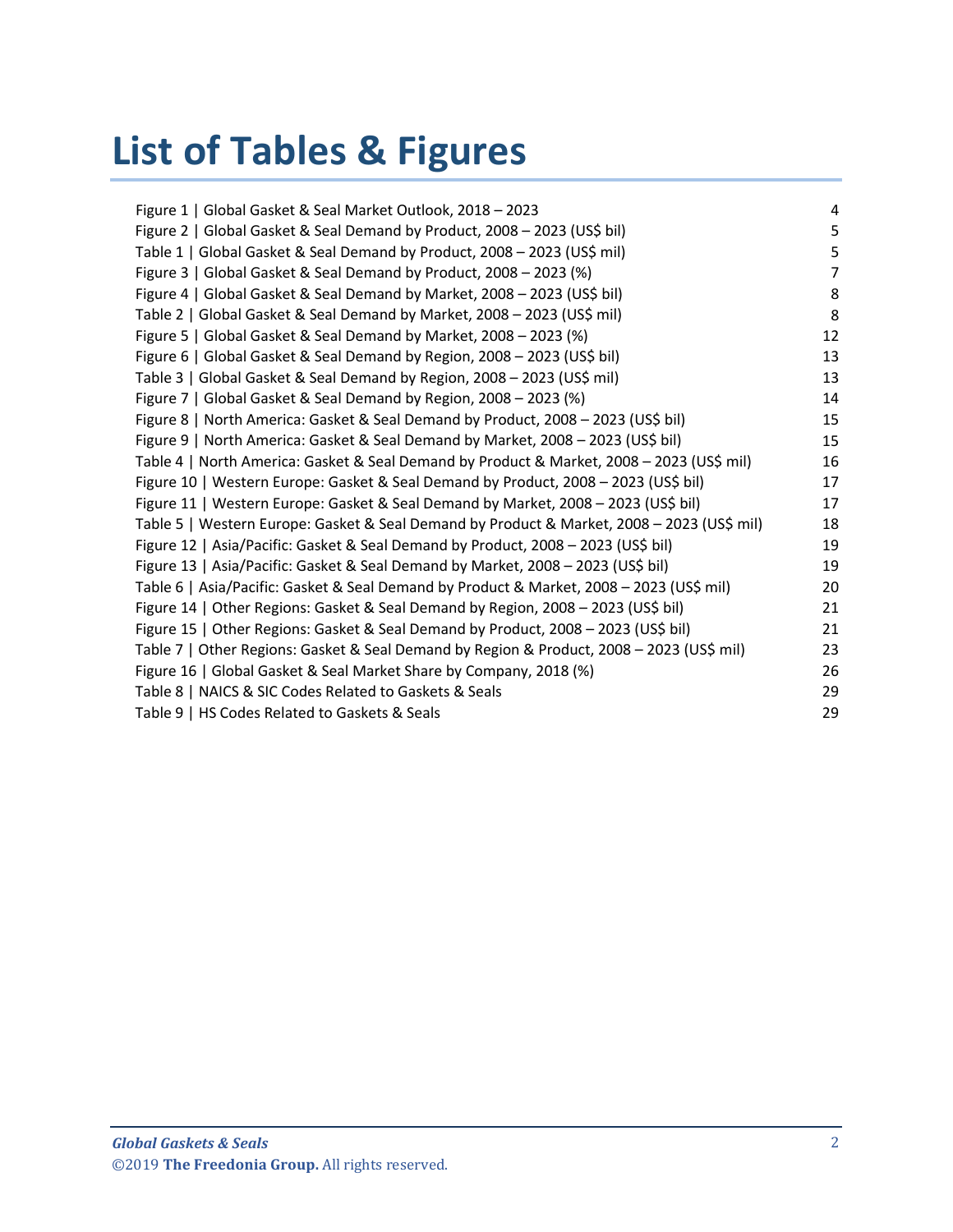# <span id="page-3-0"></span>**About This Report**

# <span id="page-3-1"></span>**Scope**

This report forecasts to 2023 global demand for gaskets and seals by product, market, and major world region in nominal US dollars at the manufacturer level. Product segments include:

- gaskets
- seals and packings

Reported markets encompass:

- motor vehicles
- machinery
- electrical and electronic equipment
- other markets such as aerospace equipment, marine and rail equipment, and plumbing fixtures and fittings

Major world regions include North America, Western Europe, Asia/Pacific, and all other regions.

To illustrate historical trends, world, product, market, and regional demand (including product and market segments) are provided for 2008, 2013, and 2018.

Other various topics, including profiles of pertinent leading companies, are covered in this report. A full outline of report items by page is available in the Table of Contents.

# <span id="page-3-2"></span>**Sources**

*Global Gaskets & Seals* (FW50012) is based on [a comprehensive industry study](http://www.freedoniagroup.com/DocumentDetails.aspx?ReferrerId=FL-FOCUS&studyid=3807) published by The Freedonia Group. Reported findings represent the synthesis and analysis of data from various secondary, macroeconomic, and demographic sources, such as:

- firms participating in the industry, and their suppliers and customers
- government/public agencies
- intergovernmental organizations
- trade associations and their publications
- the business and trade press
- indicator forecasts by The Freedonia Group
- the findings of other reports and studies by The Freedonia Group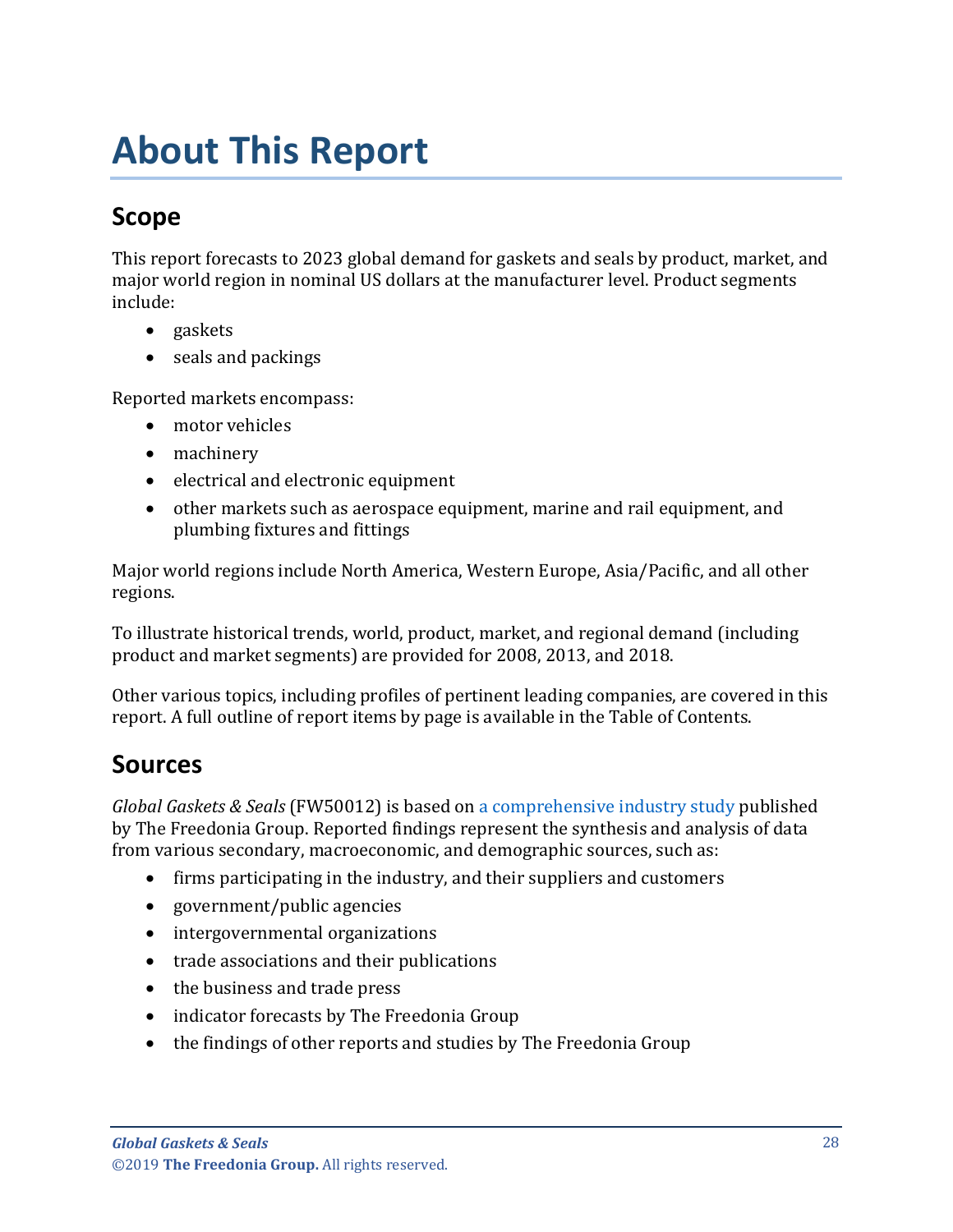#### **About This Report**

Specific sources and additional resources are listed in the Resources section of this publication for reference and to facilitate further research.

## <span id="page-4-0"></span>**Industry Codes**

<span id="page-4-2"></span>

| Table 8   NAICS & SIC Codes Related to Gaskets & Seals |                                                   |                                           |                                      |  |
|--------------------------------------------------------|---------------------------------------------------|-------------------------------------------|--------------------------------------|--|
| <b>NAICS/SCIAN 2017</b>                                |                                                   | <b>SIC</b>                                |                                      |  |
| <b>North American Industry Classification System</b>   |                                                   | <b>Standard Industrial Classification</b> |                                      |  |
| 339991                                                 | Gasket, packing, and sealing device manufacturing | 3053                                      | Gaskets; packing and sealing devices |  |

Source: US Census Bureau

<span id="page-4-3"></span>

| Table 9   HS Codes Related to Gaskets & Seals |                                                                                                                                   |  |  |  |
|-----------------------------------------------|-----------------------------------------------------------------------------------------------------------------------------------|--|--|--|
| <b>HS Code</b>                                | <b>Definition</b>                                                                                                                 |  |  |  |
| 3926.90                                       | Articles of plastics, NESOI                                                                                                       |  |  |  |
| 4008.29                                       | Rods and profile shapes, of vulcanized rubber, except hard rubber, of noncellular rubber NESOI                                    |  |  |  |
| 4016.93                                       | Gaskets, washers, and other seals, of vulcanized rubber other than hard rubber                                                    |  |  |  |
| 4823.90                                       | Article of paper pulp, paper, paperboard, cellulose wadding, or webs of cellulose fibers, NESOI                                   |  |  |  |
| 8484.10                                       | Gaskets and similar joints of metal sheeting combined with other material or of two or more layers of<br>metal                    |  |  |  |
| 8484.20                                       | Mechanical seals                                                                                                                  |  |  |  |
| 8484.90                                       | Sets or assortments of gaskets and similar joints, dissimilar in composition, put up in pouches, envelopes or<br>similar packings |  |  |  |
| 8708.29                                       | Parts and accessories of bodies (including cabs) for motor vehicles, NESOI                                                        |  |  |  |

Source: United Nations Statistics Division

# <span id="page-4-1"></span>**Freedonia Methodology**

The Freedonia Group, a subsidiary of MarketResearch.com, has been in business for more than 30 years and in that time has developed a comprehensive approach to data analysis that takes into account the variety of industries covered and the evolving needs of our customers.

Every industry presents different challenges in market sizing and forecasting, and this requires flexibility in methodology and approach. Freedonia methodology integrates a variety of quantitative and qualitative techniques to present the best overall picture of a market's current position as well as its future outlook: When published data are available, we make sure they are correct and representative of reality. We understand that published data often have flaws either in scope or quality, and adjustments are made accordingly. Where no data are available, we use various methodologies to develop market sizing (both top-down and bottom-up) and then triangulate those results to come up with the most accurate data series possible. Regardless of approach, we also talk to industry participants to verify both historical perspective and future growth opportunities.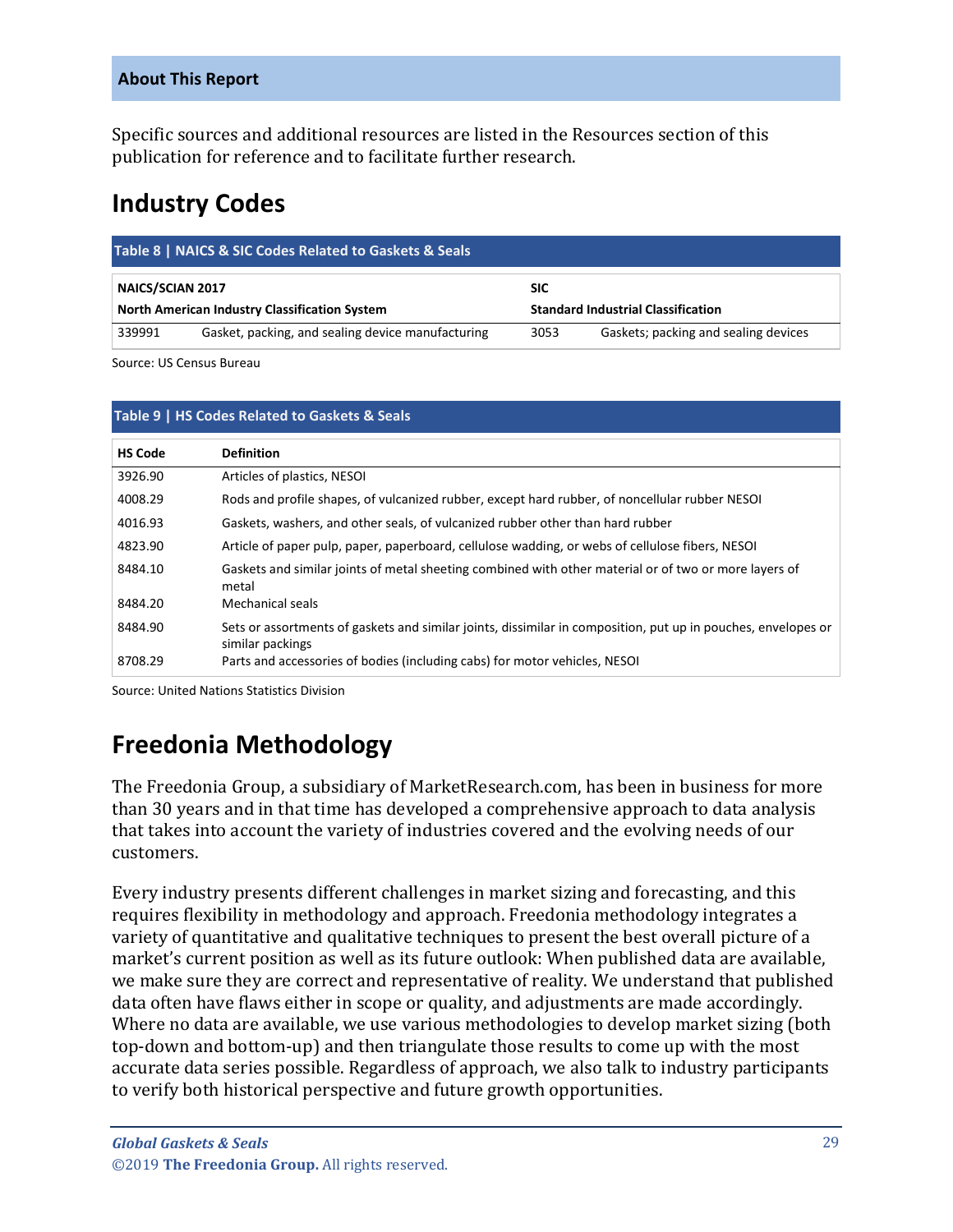#### **About This Report**

Methods used in the preparation of Freedonia market research include, but are not limited to, the following activities: comprehensive data mining and evaluation, primary research, consensus forecasting and analysis, ratio analysis using key indicators, regression analysis, end use growth indices and intensity factors, purchase power parity adjustments for global data, consumer and end user surveys, market share and corporate sales analysis, product lifespan analysis, product or market life cycle analysis, graphical data modeling, long-term historical trend analysis, bottom-up and top-down demand modeling, and comparative market size ranking.

Freedonia quantifies trends in various measures of growth and volatility. Growth (or decline) expressed as an average annual growth rate (AAGR) is the least squares growth rate, which takes into account all available datapoints over a period. The volatility of datapoints around a least squares growth trend over time is expressed via the coefficient of determination, or r2. The most stable data series relative to the trend carries an r2 value of 1.0; the most volatile – 0.0. Growth calculated as a compound annual growth rate (CAGR) employs, by definition, only the first and last datapoints over a period. The CAGR is used to describe forecast growth, defined as the expected trend beginning in the base year and ending in the forecast year. Readers are encouraged to consider historical volatility when assessing particular annual values along the forecast trend, including in the forecast year.

# **Copyright & Licensing**

The full report is protected by copyright laws of the United States of America and international treaties. The entire contents of the publication are copyrighted by The Freedonia Group.